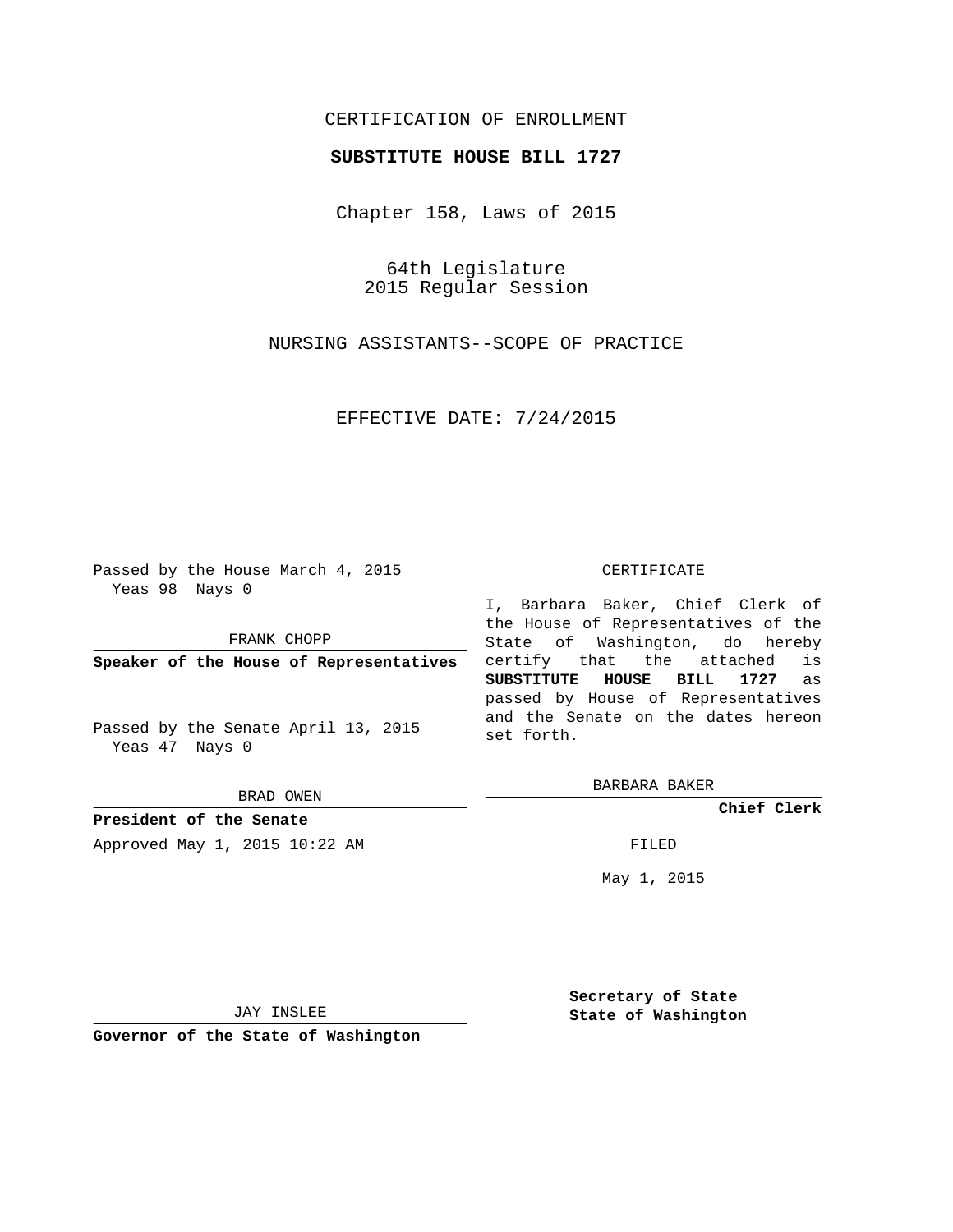## **SUBSTITUTE HOUSE BILL 1727**

Passed Legislature - 2015 Regular Session

**State of Washington 64th Legislature 2015 Regular Session**

**By** House Health Care & Wellness (originally sponsored by Representatives Schmick, Cody, and Short)

READ FIRST TIME 02/10/15.

 AN ACT Relating to permitting nursing assistants to perform simple care tasks under indirect supervision; and amending RCW 3 18.88A.020.

BE IT ENACTED BY THE LEGISLATURE OF THE STATE OF WASHINGTON:

 **Sec. 1.** RCW 18.88A.020 and 2012 c 208 s 2 are each amended to read as follows:6

 Unless the context clearly requires otherwise, the definitions in 8 this section apply throughout this chapter.

 (1) "Alternative training" means a nursing assistant-certified program meeting criteria adopted by the commission under RCW 18.88A.087 to meet the requirements of a state-approved nurse aide competency evaluation program consistent with 42 U.S.C. Sec. 1395i-3(e) and (f) of the federal social security act.

 (2) "Approved training program" means a nursing assistant- certified training program approved by the commission to meet the requirements of a state-approved nurse aide training and competency evaluation program consistent with 42 U.S.C. Sec. 1395i-3(e) and (f) of the federal social security act. For community college, vocational-technical institutes, skill centers, and secondary school as defined in chapter 28B.50 RCW, nursing assistant-certified training programs shall be approved by the commission in cooperation

p. 1 SHB 1727.SL